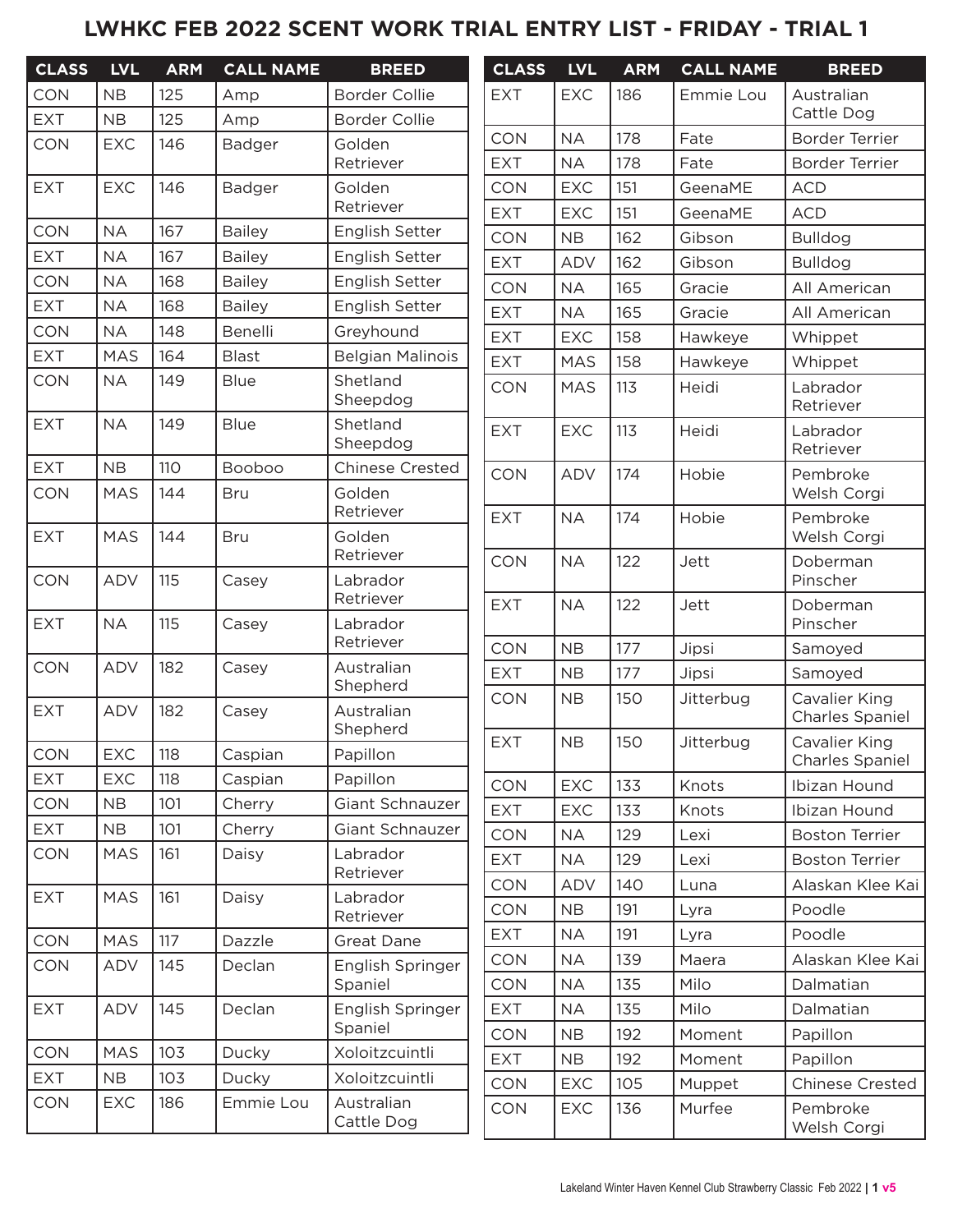### **LWHKC FEB 2022 SCENT WORK TRIAL ENTRY LIST - FRIDAY - TRIAL 1**

| <b>CLASS</b> | <b>LVL</b> | <b>ARM</b> | <b>CALL NAME</b> | <b>BREED</b>            | <b>CLASS</b> | <b>LVL</b> | <b>ARM</b> | <b>CALL NAME</b> | <b>BREED</b>           |
|--------------|------------|------------|------------------|-------------------------|--------------|------------|------------|------------------|------------------------|
| <b>EXT</b>   | <b>EXC</b> | 136        | Murfee           | Pembroke<br>Welsh Corgi | <b>EXT</b>   | <b>EXC</b> | 185        | Ticker           | Australian<br>Shepherd |
| <b>CON</b>   | <b>NA</b>  | 142        | Niya             | Rottweiler              | <b>EXT</b>   | MAS        | 185        | Ticker           | Australian             |
| <b>EXT</b>   | <b>NA</b>  | 142        | Niya             | Rottweiler              |              |            |            |                  | Shepherd               |
| <b>CON</b>   | <b>NB</b>  | 128        | <b>Nott</b>      | <b>Border Collie</b>    | <b>CON</b>   | <b>EXC</b> | 112        | <b>Trixie</b>    | Great Dane             |
| <b>EXT</b>   | NB         | 128        | Nott             | <b>Border Collie</b>    | <b>CON</b>   | <b>MAS</b> | 112        | <b>Trixie</b>    | <b>Great Dane</b>      |
| <b>CON</b>   | <b>ADV</b> | 159        | Oaklee           | Whippet                 | <b>EXT</b>   | <b>EXC</b> | 112        | <b>Trixie</b>    | <b>Great Dane</b>      |
| <b>EXT</b>   | <b>NA</b>  | 159        | Oaklee           | Whippet                 | <b>EXT</b>   | <b>MAS</b> | 112        | <b>Trixie</b>    | <b>Great Dane</b>      |
| <b>CON</b>   | <b>EXC</b> | 143        | Opie             | Whippet                 | <b>CON</b>   | <b>MAS</b> | 130        | Trooper          | German<br>Shepherd Dog |
| CON          | <b>MAS</b> | 143        | Opie             | Whippet                 | <b>EXT</b>   | <b>EXC</b> | 130        | Trooper          | German                 |
| <b>EXT</b>   | <b>ADV</b> | 143        | Opie             | Whippet                 |              |            |            |                  | Shepherd Dog           |
| <b>CON</b>   | <b>EXC</b> | 137        | Piper            | Brittany                | <b>CON</b>   | <b>NA</b>  | 154        | Turbo            | Golden                 |
| <b>EXT</b>   | <b>EXC</b> | 137        | Piper            | <b>Brittany</b>         |              |            |            |                  | Retriever              |
| <b>CON</b>   | <b>NB</b>  | 193        | Power            | <b>Border Collie</b>    | <b>EXT</b>   | <b>NA</b>  | 154        | Turbo            | Golden                 |
| <b>EXT</b>   | NB         | 193        | Power            | <b>Border Collie</b>    |              |            |            |                  | Retriever              |
| <b>CON</b>   | <b>NB</b>  | 171        | Prize            | Labrador                | <b>EXT</b>   | <b>MAS</b> | 106        | Wendy Sue        | Australian<br>Shepherd |
| <b>EXT</b>   | <b>NB</b>  | 171        | Prize            | Labrador                | <b>CON</b>   | <b>NA</b>  | 179        | Wilson           | Pembroke               |
| <b>CON</b>   | <b>NA</b>  | 194        | Quincy           | Standard<br>Schnauzer   |              |            |            |                  | Welsh Corge            |
| <b>EXT</b>   | <b>NA</b>  | 194        | Quincy           | Standard                | <b>EXT</b>   | <b>MAS</b> | 111        | Yanna            | <b>Bullmastiff</b>     |
|              |            |            |                  | Schnauzer               | CON          | <b>MAS</b> | 111        | Yanna            | <b>Bullmastiff</b>     |
| <b>CON</b>   | <b>MAS</b> | 160        | Radar            | <b>Border Collie</b>    | <b>CON</b>   | NB         | 141        | Zayla            | German<br>Shepherd Dog |
| <b>EXT</b>   | ADV        | 160        | Radar            | <b>Border Collie</b>    | <b>EXT</b>   | <b>NB</b>  | 141        |                  | German                 |
| CON          | <b>MAS</b> | 147        | Raven            | <b>GSD</b>              |              |            |            | Zayla            | Shepherd Dog           |
| <b>EXT</b>   | <b>EXC</b> | 147        | Raven            | GSD                     |              |            |            |                  |                        |
| <b>CON</b>   | <b>EXC</b> | 175        | Ready            | Golden<br>Retriever     |              |            |            |                  |                        |
| <b>EXT</b>   | EXC        | 175        | Ready            | Golden<br>Retriever     |              |            |            |                  |                        |
| <b>EXT</b>   | <b>EXC</b> | 102        | Rebel            | Giant Schnauzer         |              |            |            |                  |                        |
| <b>EXT</b>   | MAS        | 102        | Rebel            | Giant Schnauzer         |              |            |            |                  |                        |
| <b>CON</b>   | <b>EXC</b> | 102        | Rebel            | Giant Schnauzer         |              |            |            |                  |                        |
| CON          | <b>MAS</b> | 102        | Rebel            | Giant Schnauzer         |              |            |            |                  |                        |
| <b>CON</b>   | <b>MAS</b> | 108        | Ref              | German<br>Shepherd Dog  |              |            |            |                  |                        |
| <b>EXT</b>   | MAS        | 108        | Ref              | German<br>Shepherd Dog  |              |            |            |                  |                        |
| <b>CON</b>   | ADV        | 176        | Romeo            | Samoyed                 |              |            |            |                  |                        |
| <b>EXT</b>   | ADV        | 176        | Romeo            | Samoyed                 |              |            |            |                  |                        |
| <b>EXT</b>   | <b>EXC</b> | 104        | Rowan            | <b>Chinese Crested</b>  |              |            |            |                  |                        |
| <b>CON</b>   | <b>NA</b>  | 121        | Sollie           | Vizsla                  |              |            |            |                  |                        |
| <b>EXT</b>   | ADV        | 121        | Sollie           | Vizsla                  |              |            |            |                  |                        |
| <b>CON</b>   | <b>EXC</b> | 185        | Ticker           | Australian<br>Shepherd  |              |            |            |                  |                        |
| <b>CON</b>   | <b>MAS</b> | 185        | Ticker           | Australian<br>Shepherd  |              |            |            |                  |                        |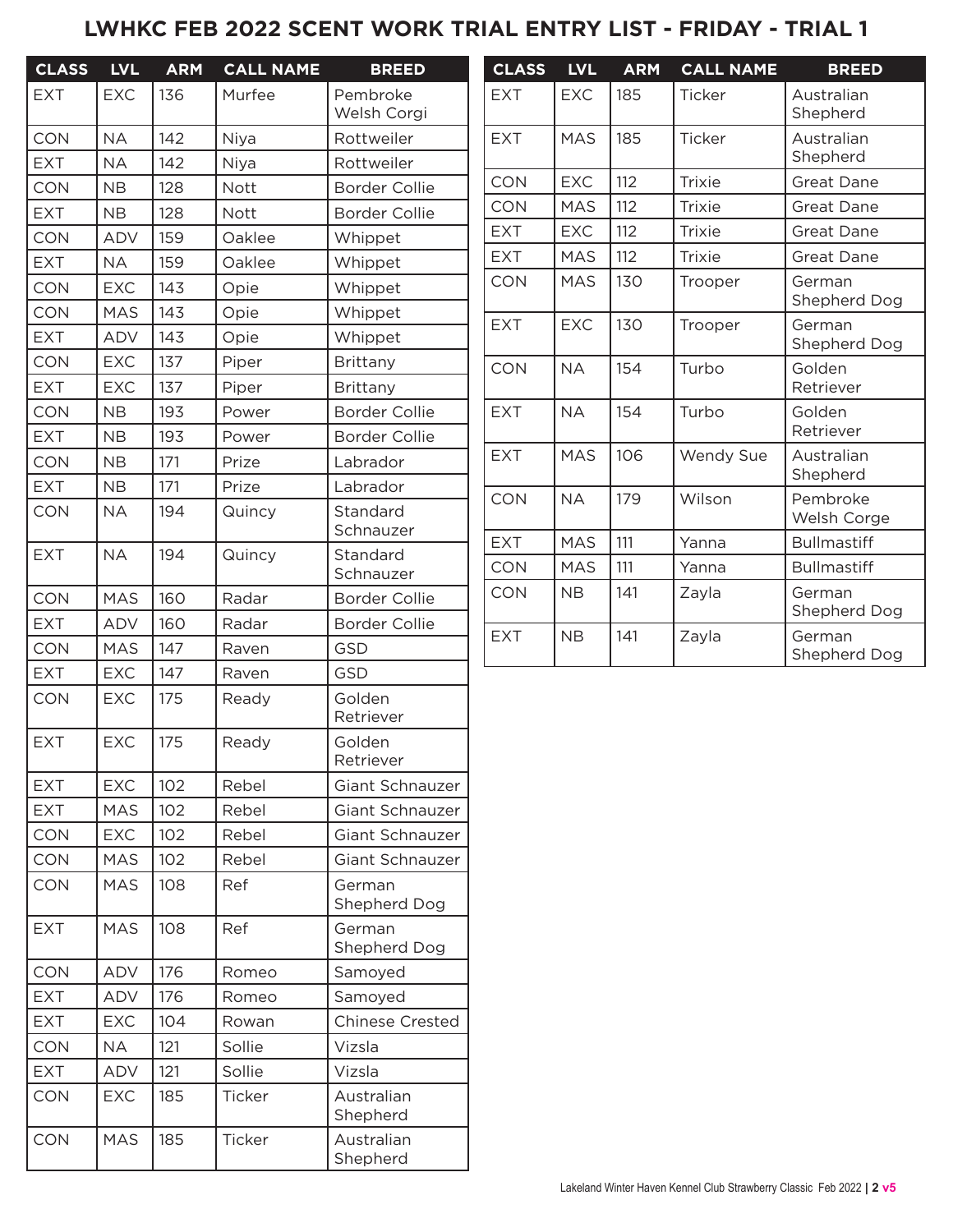# **LWHKC FEB 2022 SCENT WORK TRIAL ENTRY LIST - SATURDAY - TRIAL 2**

| <b>CLASS</b> | <b>LVL</b> | <b>ARM</b> | <b>CALL NAME</b> | <b>BREED</b>                | <b>CLASS</b> | <b>LVL</b> | <b>ARM</b> | <b>CALL NAME</b> | <b>BREED</b>                     |
|--------------|------------|------------|------------------|-----------------------------|--------------|------------|------------|------------------|----------------------------------|
| <b>CON</b>   | <b>EXC</b> | 146        | Badger           | Golden                      | <b>EXT</b>   | <b>NA</b>  | 195        | Ella             | <b>PWD</b>                       |
|              |            |            |                  | Retriever                   | <b>CON</b>   | <b>NA</b>  | 181        | Emri             | GSD                              |
| <b>EXT</b>   | <b>EXC</b> | 146        | Badger           | Golden<br>Retriever         | <b>EXT</b>   | <b>NA</b>  | 181        | Emri             | <b>GSD</b>                       |
| CON          | <b>NA</b>  | 167        | <b>Bailey</b>    | English Setter              | <b>CON</b>   | <b>ADV</b> | 155        | Eve              | Whippet                          |
| <b>EXT</b>   | <b>NA</b>  | 167        | <b>Bailey</b>    | English Setter              | <b>EXT</b>   | ADV        | 155        | Eve              | Whippet                          |
| <b>CON</b>   | <b>NA</b>  | 168        | <b>Bailey</b>    | English Setter              | <b>CON</b>   | <b>EXC</b> | 188        | Forrest          | Flat-Coated                      |
| <b>EXT</b>   | <b>NA</b>  | 168        | <b>Bailey</b>    | English Setter              |              |            |            |                  | Retriever                        |
| CON          | <b>NA</b>  | 148        | Benelli          | Greyhound                   | <b>EXT</b>   | <b>EXC</b> | 188        | Forrest          | Flat-Coated<br>Retriever         |
| CON          | NB         | 196        | <b>Billie</b>    | <b>Belgian Malinois</b>     | <b>CON</b>   | <b>EXC</b> | 151        | GeenaME          | <b>ACD</b>                       |
| CON          | NB         | 187        | <b>Bimini</b>    | German                      | <b>EXT</b>   | <b>EXC</b> | 151        | GeenaME          | <b>ACD</b>                       |
|              |            |            |                  | Shorthair                   | <b>CON</b>   | NB         | 162        | Gibson           | <b>Bulldog</b>                   |
|              |            |            |                  | Pointer                     | <b>EXT</b>   | ADV        | 162        | Gibson           | <b>Bulldog</b>                   |
| <b>EXT</b>   | NB         | 187        | <b>Bimini</b>    | German<br>Shorthair         | <b>CON</b>   | <b>NA</b>  | 165        | Gracie           | All American                     |
|              |            |            |                  | Pointer                     | <b>EXT</b>   | <b>NA</b>  | 165        | Gracie           | All American                     |
| <b>EXT</b>   | <b>MAS</b> | 109        | <b>Blast</b>     | <b>Belgian Malinois</b>     | <b>EXT</b>   | <b>EXC</b> | 158        | Hawkeye          | Whippet                          |
| CON          | <b>MAS</b> | 153        | <b>Bleu</b>      | Mini American               | <b>EXT</b>   | <b>MAS</b> | 158        | Hawkeye          | Whippet                          |
|              |            |            |                  | Shepherd                    | <b>CON</b>   | <b>MAS</b> | 113        | Heidi            | Labrador                         |
| CON          | ADV        | 153        | Bleu             | Mini American               |              |            |            |                  | Retriever                        |
| <b>EXT</b>   | <b>NA</b>  | 153        | <b>Bleu</b>      | Shepherd<br>Mini American   | <b>EXT</b>   | EXC        | 113        | Heidi            | Labrador                         |
|              |            |            |                  | Shepherd                    | <b>CON</b>   | ADV        | 174        | Hobie            | Retriever<br>Pembroke            |
| <b>EXT</b>   | NB         | 110        | Booboo           | <b>Chinese Crested</b>      |              |            |            |                  | Welsh Corgi                      |
| CON          | <b>MAS</b> | 144        | <b>Bru</b>       | Golden                      | <b>EXT</b>   | <b>NA</b>  | 174        | Hobie            | Pembroke                         |
|              |            |            |                  | Retriever                   |              |            |            |                  | Welsh Corgi                      |
| EXT          | <b>MAS</b> | 144        | <b>Bru</b>       | Golden<br>Retriever         | <b>CON</b>   | <b>NA</b>  | 122        | Jett             | Doberman<br>Pinscher             |
| CON          | <b>ADV</b> | 115        | Casey            | Labrador<br>Retriever       | <b>EXT</b>   | <b>NA</b>  | 122        | Jett             | Doberman<br>Pinscher             |
| <b>EXT</b>   | <b>NA</b>  | 115        | Casey            | Labrador                    | <b>CON</b>   | NB         | 177        | Jipsi            | Samoyed                          |
|              |            |            |                  | Retriever                   | <b>EXT</b>   | NB         | 177        | Jipsi            | Samoyed                          |
| CON          | <b>ADV</b> | 182        | Casey            | Australian<br>Shepherd      | <b>CON</b>   | NB         | 150        | Jitterbug        | Cavalier King<br>Charles Spaniel |
| <b>EXT</b>   | ADV        | 182        | Casey            | Australian<br>Shepherd      | <b>EXT</b>   | NB         | 150        | Jitterbug        | Cavalier King<br>Charles Spaniel |
| <b>CON</b>   | <b>EXC</b> | 118        | Caspian          | Papillon                    | <b>CON</b>   | <b>MAS</b> | 189        | Kai              | Flat-Coated                      |
| <b>EXT</b>   | <b>EXC</b> | 118        | Caspian          | Papillon                    |              |            |            |                  | Retriever                        |
| <b>CON</b>   | <b>NA</b>  | 101        | Cherry           | Giant Schnauzer             | <b>CON</b>   | <b>EXC</b> | 133        | Knots            | Ibizan Hound                     |
| <b>EXT</b>   | <b>NA</b>  | 101        | Cherry           | Giant Schnauzer             | <b>EXT</b>   | <b>EXC</b> | 133        | Knots            | Ibizan Hound                     |
| CON          | MAS        | 117        | Dazzle           | Great Dane                  | CON          | <b>NA</b>  | 129        | Lexi             | <b>Boston Terrier</b>            |
| <b>CON</b>   | ADV        | 145        | Declan           | English Springer            | <b>EXT</b>   | <b>NA</b>  | 129        | Lexi             | <b>Boston Terrier</b>            |
| <b>EXT</b>   | ADV        | 145        | Declan           | Spaniel<br>English Springer | <b>CON</b>   | NB         | 152        | Love             | Mini American<br>Shepherd        |
|              |            |            |                  | Spaniel                     | <b>CON</b>   | ADV        | 152        | Love             | Mini American                    |
| CON          | <b>MAS</b> | 103        | Ducky            | Xoloitzcuintli              |              |            |            |                  | Shepherd                         |
| <b>EXT</b>   | NB         | 103        | Ducky            | Xoloitzcuintli              | <b>EXT</b>   | <b>NA</b>  | 152        | Love             | Mini American<br>Shepherd        |
| CON          | <b>NA</b>  | 195        | Ella             | <b>PWD</b>                  |              |            |            |                  |                                  |

Lakeland Winter Haven Kennel Club Strawberry Classic Feb 2022 **| 3 v5**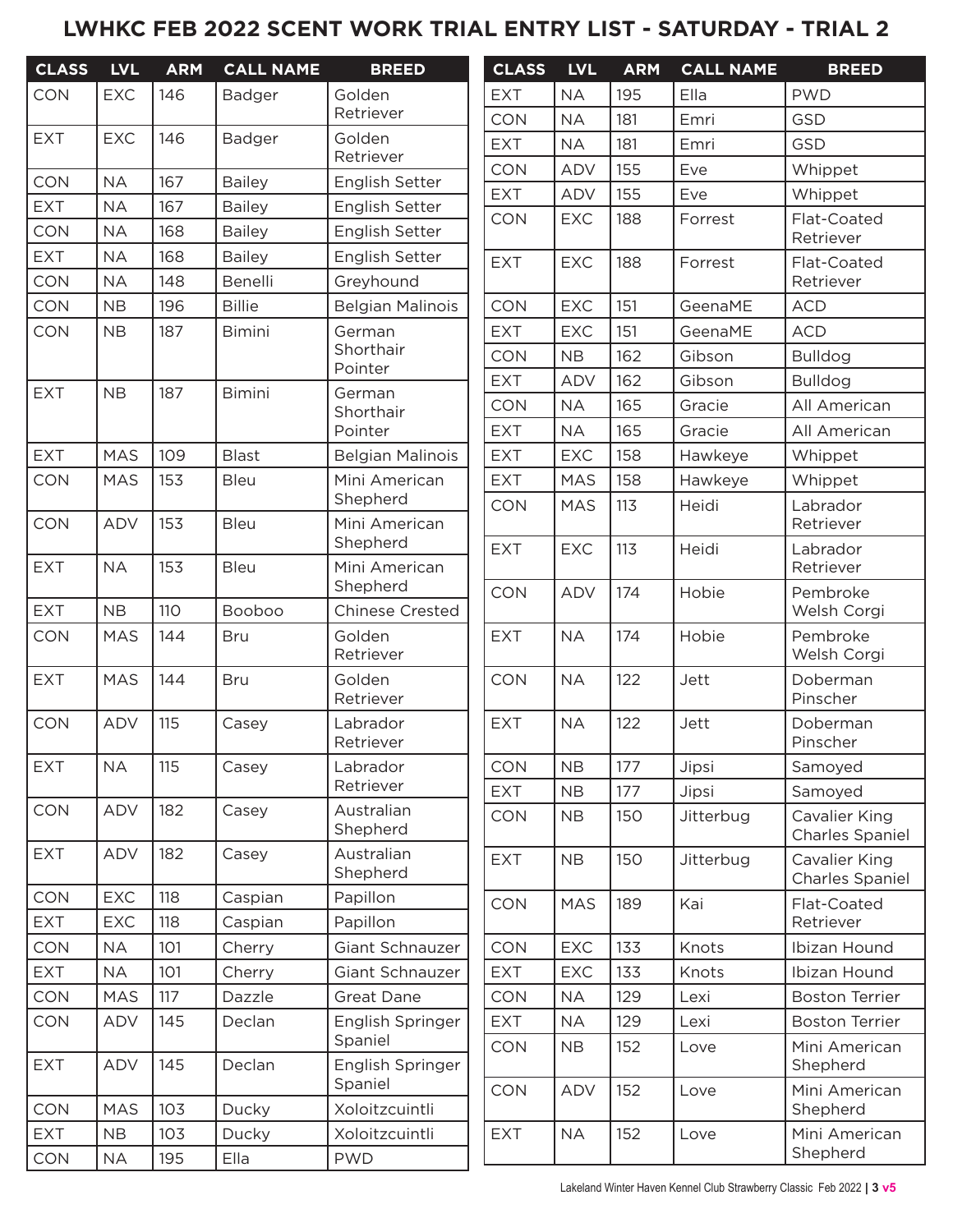# **LWHKC FEB 2022 SCENT WORK TRIAL ENTRY LIST - SATURDAY - TRIAL 2**

| <b>CLASS</b> | <b>LVL</b> | <b>ARM</b> | <b>CALL NAME</b> | <b>BREED</b>                         | <b>CLASS</b> | <b>LVL</b> | <b>ARM</b> | <b>CALL NAME</b> | <b>BREED</b>           |
|--------------|------------|------------|------------------|--------------------------------------|--------------|------------|------------|------------------|------------------------|
| <b>CON</b>   | <b>NA</b>  | 169        | Maja             | Nederlandse                          | <b>EXT</b>   | <b>EXC</b> | 104        | Rowan            | <b>Chinese Crested</b> |
|              |            |            |                  | Kooikerhondje                        | <b>CON</b>   | <b>NA</b>  | 121        | Sollie           | Vizsla                 |
| <b>EXT</b>   | <b>NA</b>  | 169        | Maja             | Nederlandse                          | <b>EXT</b>   | <b>ADV</b> | 121        | Sollie           | Vizsla                 |
|              |            |            |                  | Kooikerhondje                        | <b>CON</b>   | <b>MAS</b> | 112        | <b>Trixie</b>    | <b>Great Dane</b>      |
| <b>CON</b>   | <b>NA</b>  | 135        | Milo             | Dalmatian                            | <b>CON</b>   | <b>EXC</b> | 112        | <b>Trixie</b>    | <b>Great Dane</b>      |
| <b>EXT</b>   | <b>NA</b>  | 135        | Milo             | Dalmatian                            | <b>EXT</b>   | <b>EXC</b> | 112        | Trixie           | Great Dane             |
| <b>CON</b>   | <b>NA</b>  | 172        | Monkey           | Staffordshire<br><b>Bull Terrier</b> | <b>EXT</b>   | <b>MAS</b> | 112        | Trixie           | <b>Great Dane</b>      |
| <b>EXT</b>   | <b>NA</b>  | 172        | Monkey           | Staffordshire<br><b>Bull Terrier</b> | <b>CON</b>   | <b>MAS</b> | 130        | Trooper          | German<br>Shepherd Dog |
| <b>CON</b>   | EXC        | 105        | Muppet           | <b>Chinese Crested</b>               | <b>EXT</b>   | <b>EXC</b> | 130        | Trooper          | German                 |
| CON          | <b>EXC</b> | 136        | Murfee           | Pembroke<br>Welsh Corgi              | <b>CON</b>   | <b>NA</b>  | 154        | Turbo            | Shepherd Dog<br>Golden |
| <b>EXT</b>   | <b>EXC</b> | 136        | Murfee           | Pembroke<br>Welsh Corgi              | <b>EXT</b>   | <b>NA</b>  | 154        | Turbo            | Retriever<br>Golden    |
| <b>CON</b>   | <b>NA</b>  | 142        | Niya             | Rottweiler                           |              |            |            |                  | Retriever              |
| <b>EXT</b>   | <b>NA</b>  | 142        | Niya             | Rottweiler                           | <b>CON</b>   | <b>NA</b>  | 124        | Twinkie          | Labrador               |
| <b>CON</b>   | <b>ADV</b> | 159        | Oaklee           | Whippet                              | <b>EXT</b>   | <b>NA</b>  | 124        | Twinkie          | Labrador               |
| <b>EXT</b>   | <b>NA</b>  | 159        | Oaklee           | Whippet                              | <b>EXT</b>   | <b>MAS</b> | 106        | Wendy Sue        | Australian<br>Shepherd |
| <b>CON</b>   | <b>MAS</b> | 143        | Opie             | Whippet                              | <b>CON</b>   | NB         | 116        | Whiskey          | All American           |
| <b>CON</b>   | <b>EXC</b> | 143        | Opie             | Whippet                              | <b>CON</b>   | <b>NA</b>  | 179        | Wilson           | Pembroke               |
| <b>EXT</b>   | <b>ADV</b> | 143        | Opie             | Whippet                              |              |            |            |                  | Welsh Corge            |
| <b>CON</b>   | <b>MAS</b> | 119        | Pete             | Dalmatian                            | <b>EXT</b>   | <b>MAS</b> | 111        | Yanna            | <b>Bullmastiff</b>     |
| <b>EXT</b>   | <b>MAS</b> | 119        | Pete             | Dalmatian                            | <b>CON</b>   | <b>MAS</b> | 111        | Yanna            | <b>Bullmastiff</b>     |
| <b>CON</b>   | <b>EXC</b> | 137        | Piper            | Brittany                             | <b>CON</b>   | NB         | 141        | Zayla            | German                 |
| <b>EXT</b>   | EXC        | 137        | Piper            | Brittany                             |              |            |            |                  | Shepherd Dog           |
| <b>CON</b>   | NB         | 171        | Prize            | Labrador                             | <b>EXT</b>   | <b>NB</b>  | 141        | Zayla            | German<br>Shepherd Dog |
| <b>EXT</b>   | <b>NB</b>  | 171        | Prize            | Labrador                             |              |            |            |                  |                        |
| <b>CON</b>   | $\sf NA$   | 194        | Quincy           | Standard<br>Schnauzer                |              |            |            |                  |                        |
| <b>EXT</b>   | <b>NA</b>  | 194        | Quincy           | Standard<br>Schnauzer                |              |            |            |                  |                        |
| <b>CON</b>   | <b>MAS</b> | 160        | Radar            | Border Collie                        |              |            |            |                  |                        |
| <b>EXT</b>   | ADV        | 160        | Radar            | Border Collie                        |              |            |            |                  |                        |
| <b>CON</b>   | <b>MAS</b> | 147        | Raven            | <b>GSD</b>                           |              |            |            |                  |                        |
| <b>EXT</b>   | <b>EXC</b> | 147        | Raven            | <b>GSD</b>                           |              |            |            |                  |                        |
| <b>CON</b>   | <b>EXC</b> | 175        | Ready            | Golden<br>Retriever                  |              |            |            |                  |                        |
| <b>EXT</b>   | <b>EXC</b> | 175        | Ready            | Golden<br>Retriever                  |              |            |            |                  |                        |
| <b>EXT</b>   | <b>EXC</b> | 102        | Rebel            | Giant Schnauzer                      |              |            |            |                  |                        |
| <b>EXT</b>   | <b>MAS</b> | 102        | Rebel            | Giant Schnauzer                      |              |            |            |                  |                        |
| <b>CON</b>   | <b>EXC</b> | 102        | Rebel            | Giant Schnauzer                      |              |            |            |                  |                        |
| CON          | <b>MAS</b> | 102        | Rebel            | Giant Schnauzer                      |              |            |            |                  |                        |
| <b>CON</b>   | ADV        | 176        | Romeo            | Samoyed                              |              |            |            |                  |                        |
| <b>EXT</b>   | ADV        | 176        | Romeo            | Samoyed                              |              |            |            |                  |                        |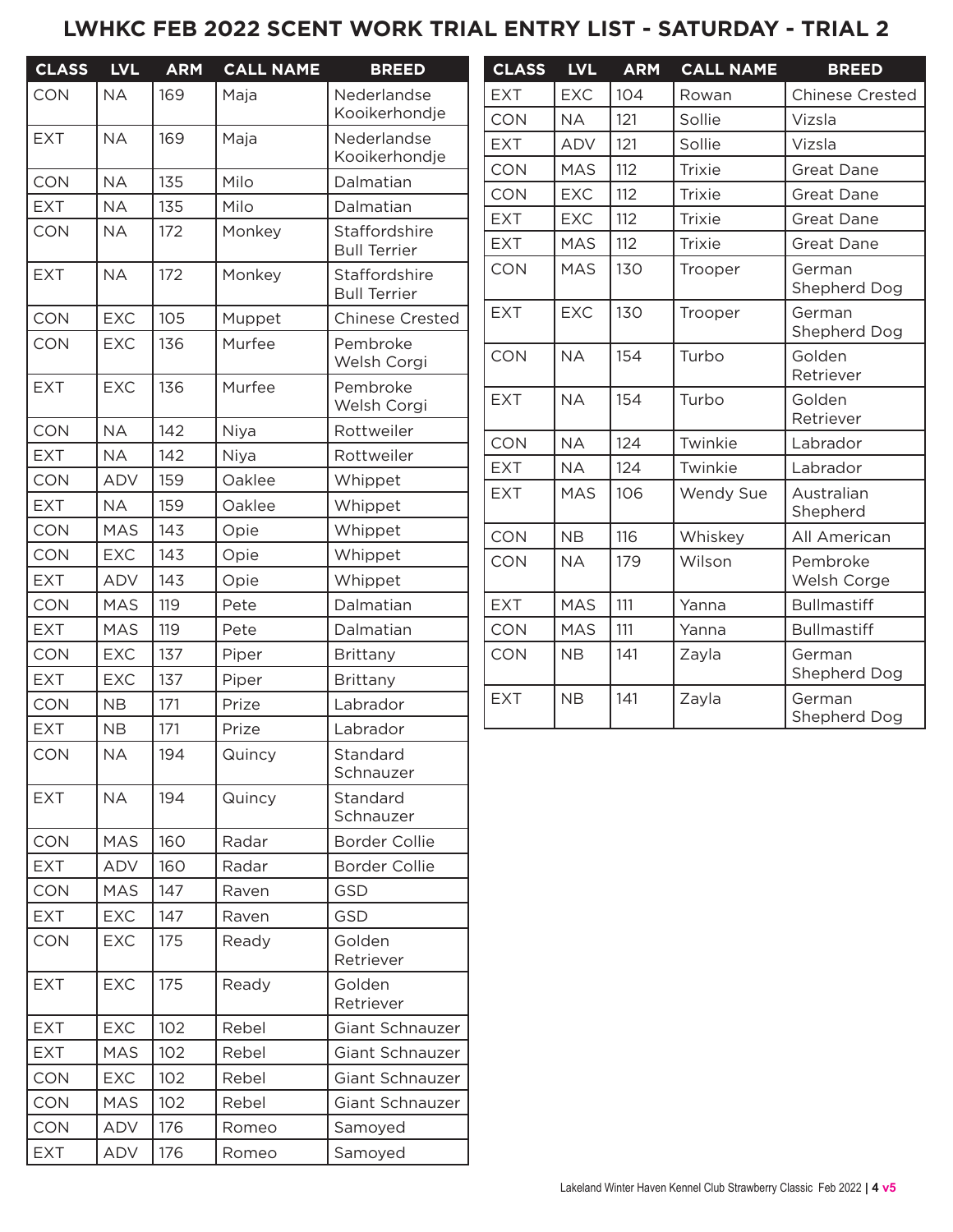### **LWHKC FEB 2022 SCENT WORK TRIAL ENTRY LIST - SUNDAY - TRIAL 3**

| <b>CLASS</b> | <b>LVL</b> | <b>ARM</b> | <b>CALL NAME</b> | <b>BREED</b>                   | <b>CLASS</b> | <b>LVL</b> | <b>ARM</b> | <b>CALL NAME</b> | <b>BREED</b>                         |
|--------------|------------|------------|------------------|--------------------------------|--------------|------------|------------|------------------|--------------------------------------|
| <b>EXT</b>   | <b>EXC</b> | 123        | Arrow            | Australian                     | <b>EXT</b>   | <b>NA</b>  | 181        | Emri             | <b>GSD</b>                           |
|              |            |            |                  | Shepherd                       | <b>CON</b>   | <b>NA</b>  | 178        | Fate             | <b>Border Terrier</b>                |
| <b>CON</b>   | <b>MAS</b> | 127        | Arrow            | Australian<br>Shepherd         | <b>EXT</b>   | <b>NA</b>  | 178        | Fate             | <b>Border Terrier</b>                |
| <b>CON</b>   | <b>NA</b>  | 167        | <b>Bailey</b>    | English Setter                 | <b>CON</b>   | <b>EXC</b> | 188        | Forrest          | Flat-Coated<br>Retriever             |
| <b>EXT</b>   | <b>NA</b>  | 167        | <b>Bailey</b>    | English Setter                 | <b>EXT</b>   | <b>EXC</b> | 188        | Forrest          | Flat-Coated                          |
| <b>CON</b>   | <b>NA</b>  | 168        | <b>Bailey</b>    | English Setter                 |              |            |            |                  | Retriever                            |
| <b>EXT</b>   | <b>NA</b>  | 168        | <b>Bailey</b>    | <b>English Setter</b>          | <b>CON</b>   | NB         | 162        | Gibson           | <b>Bulldog</b>                       |
| CON          | <b>NA</b>  | 148        | Benelli          | Greyhound                      | <b>EXT</b>   | ADV        | 162        | Gibson           | <b>Bulldog</b>                       |
| <b>CON</b>   | <b>MAS</b> | 173        | <b>Bennett</b>   | Dalmatian                      | CON          | <b>NA</b>  | 165        | Gracie           | All American                         |
| <b>CON</b>   | NB         | 196        | <b>Billie</b>    | <b>Belgian Malinois</b>        | <b>EXT</b>   | <b>NA</b>  | 165        | Gracie           | All American                         |
| <b>EXT</b>   | NB         | 196        | <b>Billie</b>    | <b>Belgian Malinois</b>        | <b>EXT</b>   | <b>EXC</b> | 158        | Hawkeye          | Whippet                              |
| CON          | <b>NB</b>  | 187        | <b>Bimini</b>    | German                         | <b>EXT</b>   | <b>MAS</b> | 158        | Hawkeye          | Whippet                              |
|              |            |            |                  | Shorthair<br>Pointer           | <b>CON</b>   | ADV        | 174        | Hobie            | Pembroke<br>Welsh Corgi              |
| <b>EXT</b>   | NB         | 187        | <b>Bimini</b>    | German<br>Shorthair<br>Pointer | <b>EXT</b>   | <b>NA</b>  | 174        | Hobie            | Pembroke<br>Welsh Corgi              |
| <b>EXT</b>   | <b>MAS</b> | 109        | <b>Blast</b>     | <b>Belgian Malinois</b>        | <b>EXT</b>   | <b>NA</b>  | 122        | Jett             | Doberman<br>Pinscher                 |
| CON          | ADV        | 153        | Bleu             | Mini American                  | <b>CON</b>   | <b>NB</b>  | 177        | Jipsi            | Samoyed                              |
|              |            |            |                  | Shepherd                       | <b>EXT</b>   | <b>NB</b>  | 177        | Jipsi            | Samoyed                              |
| <b>CON</b>   | <b>MAS</b> | 153        | <b>Bleu</b>      | Mini American<br>Shepherd      | CON          | <b>NB</b>  | 150        | Jitterbug        | Cavalier King<br>Charles Spaniel     |
| <b>EXT</b>   | <b>NA</b>  | 153        | <b>Bleu</b>      | Mini American<br>Shepherd      | <b>EXT</b>   | <b>NB</b>  | 150        | Jitterbug        | Cavalier King<br>Charles Spaniel     |
| <b>EXT</b>   | NB         | 110        | Booboo           | <b>Chinese Crested</b>         | <b>CON</b>   | <b>MAS</b> | 189        | Kai              | Flat-Coated                          |
| <b>CON</b>   | <b>EXC</b> | 198        | <b>Bunny</b>     | Swedish<br>Vallhund            |              |            |            |                  | Retriever                            |
| CON          | <b>ADV</b> | 182        | Casey            | Australian                     | <b>CON</b>   | <b>NA</b>  | 129        | Lexi             | <b>Boston Terrier</b>                |
|              |            |            |                  | Shepherd                       | <b>EXT</b>   | <b>NA</b>  | 129        | Lexi             | <b>Boston Terrier</b>                |
| <b>EXT</b>   | ADV        | 182        | Casey            | Australian<br>Shepherd         | CON          | <b>MAS</b> | 132        | Lola             | American<br>Staffordshire<br>Terrier |
| CON          | <b>EXC</b> | 118        | Caspian          | Papillon                       | <b>EXT</b>   | <b>EXC</b> | 132        | Lola             | American                             |
| <b>EXT</b>   | <b>EXC</b> | 118        | Caspian          | Papillon                       |              |            |            |                  | Staffordshire                        |
| CON          | <b>ADV</b> | 156        | Charley          | Whippet                        |              |            |            |                  | Terrier                              |
| <b>EXT</b>   | ADV        | 156        | Charley          | Whippet                        | <b>CON</b>   | NB         | 152        | Love             | Mini American                        |
| CON          | <b>NA</b>  | 101        | Cherry           | Giant Schnauzer                |              |            |            |                  | Shepherd                             |
| <b>EXT</b>   | <b>NA</b>  | 101        | Cherry           | Giant Schnauzer                | <b>CON</b>   | ADV        | 152        | Love             | Mini American<br>Shepherd            |
| <b>CON</b>   | <b>MAS</b> | 117        | Dazzle           | Great Dane                     | <b>EXT</b>   | <b>NA</b>  | 152        | Love             | Mini American                        |
| CON          | ADV        | 145        | Declan           | English Springer<br>Spaniel    |              |            |            |                  | Shepherd                             |
| <b>EXT</b>   | ADV        | 145        | Declan           | English Springer               | <b>CON</b>   | <b>NA</b>  | 183        | Lucy             | Lab mix                              |
|              |            |            |                  | Spaniel                        | <b>EXT</b>   | <b>NA</b>  | 183        | Lucy             | Lab mix                              |
| <b>CON</b>   | <b>NA</b>  | 197        | Dobby            | <b>Chinese Crested</b>         | CON          | ADV        | 140        | Luna             | Alaskan Klee Kai                     |
| CON          | <b>MAS</b> | 103        | Ducky            | Xoloitzcuintli                 | <b>CON</b>   | <b>NA</b>  | 139        | Maera            | Alaskan Klee Kai                     |
| <b>EXT</b>   | NB         | 103        | Ducky            | Xoloitzcuintli                 | <b>CON</b>   | <b>MAS</b> | 126        | Maggie           | West Highland<br>White Terrier       |
| CON          | NA         | 181        | Emri             | GSD                            |              |            |            |                  |                                      |